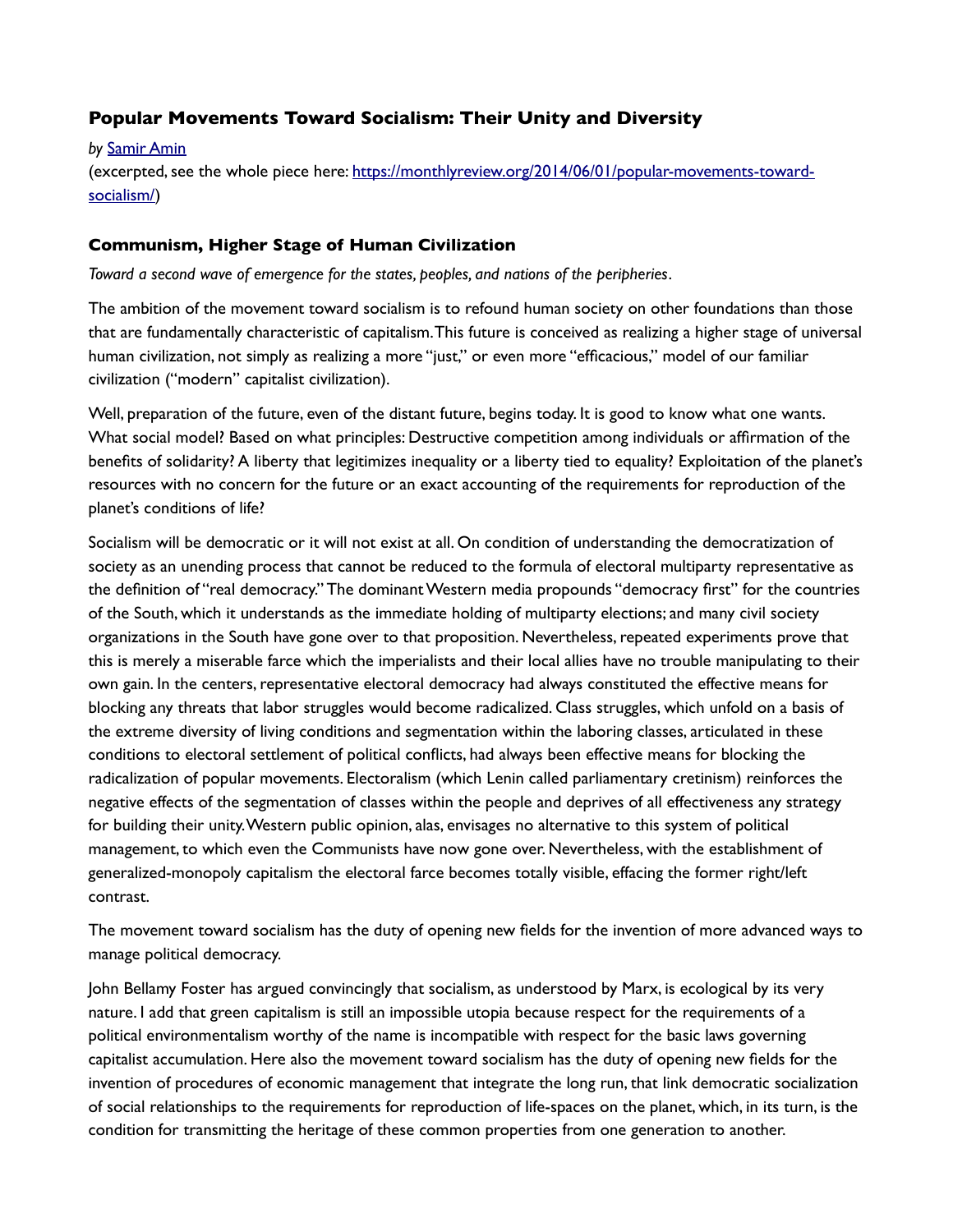In its answers to these questions, the movement toward socialism cannot restrict itself to expressing pious vows, to propounding a remake of the nineteenth century's utopian socialisms. To avoid that fate it must answer the following questions: (1) Today, what is our scientifc knowledge in the felds of anthropology and sociology that calls into question the "utopias" formulated in the past? (2) What is our new scientifc knowledge about reproduction conditions of life on the planet? (3) Can this knowledge be integrated into an open Marxist thought?

In this general framework, we must give full treatment to the emergence projects of the states and peoples of Asia, Africa, and Latin America. The first wave of emergings, which extended successfully between 1950 and 1980, is exhausted. That page having been turned, the imperialist powers were able to retake the initiative and to impose the "*diktat*" (and not the supposed "consensus") of Washington. In its turn, this project of wildcat globalization is in implosion, offering to the peoples of the peripheries a chance to undertake a second wave of liberation and progress. What might be the goals of that second wave? There is a confrontation here among different political and cultural visions (reactionary, or illusory, or progressive) whose likelihoods will need to be studied.

## **To Exit From the Framework of Established Globalization**

Within the framework of the established globalization model, there is no space available for the movement toward socialism to begin its deployment onto the feld of reality. So it has to write into its program both immediate and more distant strategic objectives that allow an exit from that framework. If not, there will be no exit from the model of "lumpen development" based on subcontracting and resource pillage, resulting in an indescribable pauperization of all the countries that accept their submission to the extension requirements of liberal globalization.

One often hears: "The problem is worldwide; its solution must be worldwide." The frst proposition is correct, but the second does not flow from it. A transformation of globalization from above, for example by international negotiations in a UN framework, has absolutely no chance of permitting even the least progress. The long series of UN international conferences, from which nothing (as was foreseeable) has ever emerged, is evidence of that. The global system has never been transformed from above, but always starting from below, i.e., from initial changes of the line of development that at frst became possible at local levels (or else national levels, in the framework of states/nations, which are the centers of crucial political struggles). Then conditions might eventually be formed to open possibilities for transformation of globalized relationships. Deconstruction must always be preliminary to the possibility of reconstructing differently. The example of Europe in crisis is testimony to that. The European structures will never undergo transformation from above by Brussels. Only disobedience by some European state, and then by another one, would make it possible to envisage the reconstruction of "another Europe."

The strategy of starting transformations by action at national levels can be summed up in the following sentence: one must refuse to adjust unilaterally to the requirements for extension of the established globalization, replace it by prioritizing getting to work on "sovereign projects," and force the global system to adjust to the requirements for the unfolding of these national projects.

## *But what then is meant by "sovereign projects"*?

In certain conditions, getting to work on sovereign projects opens a space for advances of the movement toward socialism. Of course, the very notion of "sovereign project" is open to discussion. Given the degree of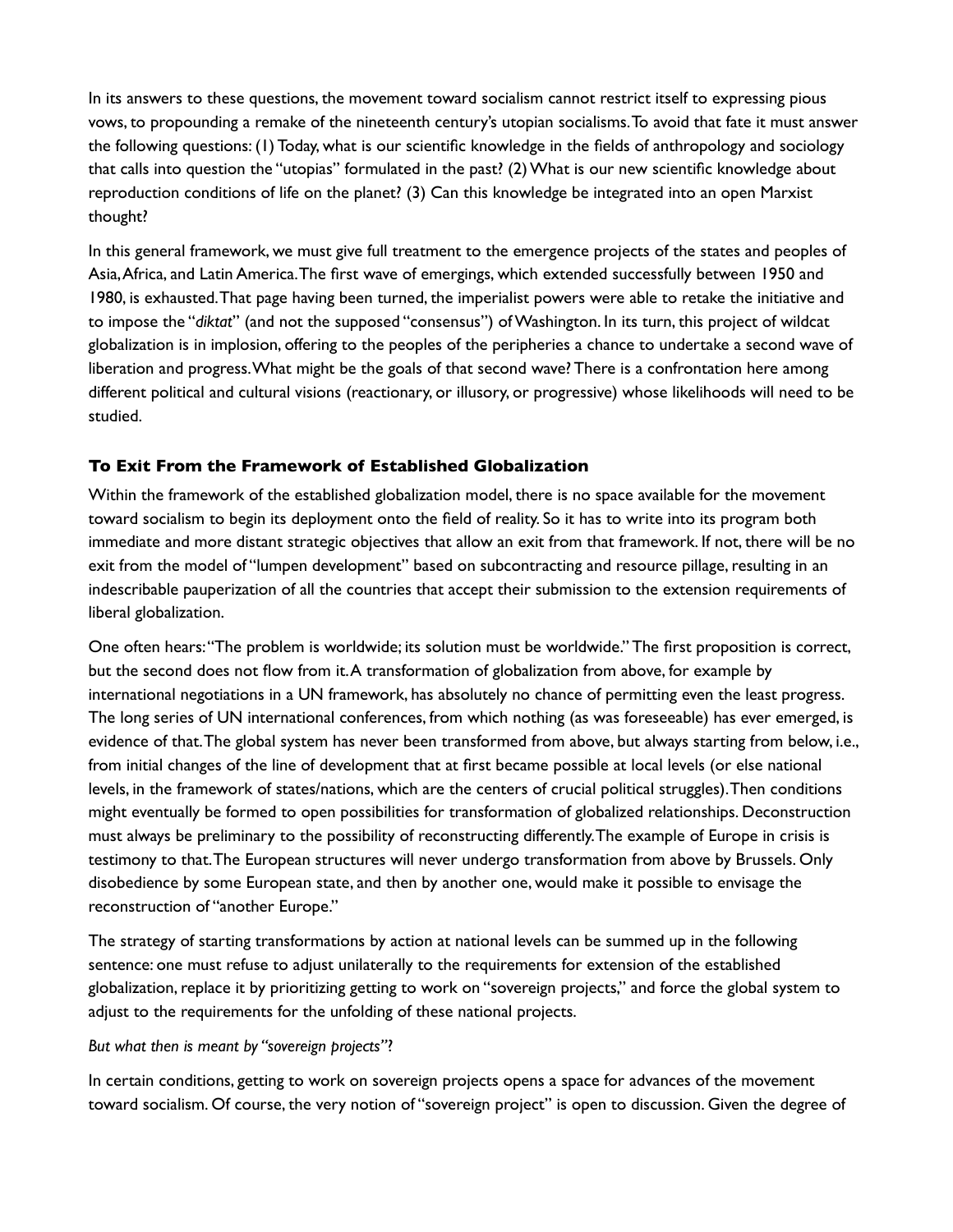penetration of transnational investments in all domains and all countries we cannot avoid the question: What sort of sovereignty are you talking about?

The dynamics of contemporary capitalism are in many ways determined by the global confict over natural resources. The matter is a special question whose examination is not to be drowned in other general considerations. The United State's dependence for many of those resources and the growing demand from China are a challenge to South America, Africa, and the Middle East, which are particularly well endowed with resources and have been shaped by the history of their pillage. Can one develop, in these domains, national and regional policies that initiate rational and equitable planetary management, beneftting all the peoples? Can one develop, written into that perspective, new relationships between China and the countries of the South at issue? Will they link China's access to those resources to support for the industrialization of the countries involved (something the supposed "donors" of the OECD refuse to do)?

The framework for the unfolding of an effective sovereign project is not limited to the feld of international action. An independent national policy remains fragile and vulnerable so long as it does not enjoy real national and popular support, which requires that it be based on economic and social policies enabling the popular classes to beneft from "development." Social stability, which is the condition for success of a sovereign project confronted by the destabilization policies of the imperialists, is at that price. We therefore have to examine the nature of the relationships among different established or possible sovereign projects and the bases of the power systems: national, democratic, and popular project, or (illusory?) project for national capitalism?

We can then, in this framework, draw up the "balance sheet" of the "sovereign projects" currently being put into effect by the "emerging" countries.

(1) China is the only country truly engaged on the path of a sovereign project, and is the only one for which this is the case. This is a coherent project: it articulates the planned establishment of a self-centered (although simultaneously and aggressively open toward exporting) modern and complete industrial system to a mode of agricultural development based on the modernization of small farms not owned by the farmers—thus guaranteeing access to the land for everyone. But what is the nature of the objective of sovereignty being pursued? Is it a matter of national bourgeois sovereignty (whose success, in my opinion, remains based on illusions), or of national/popular sovereignty? Is it a matter of a state capitalism based on the illusion of the governing role of a new national bourgeoisie (part of which is made up of a state bourgeoisie)? Or of a state capitalism with a social dimension, evolving toward a possible "state socialism" that would itself be a stage on the long road to socialism? The answer to that question has not yet been given by the facts. Here I refer the reader to my argument about the future alternatives on offer to contemporary China.<sup>5</sup>

(2) Russia has returned to the international political stage, posing itself as the adversary of Washington. For all that, is it engaged on the path of a sovereign project? Yes, perhaps, in the intentions of the power-holders to rebuild a state capitalism independent of the *diktats* of the globalized monopolies? But the economic management of the country remains liberal, controlled by the oligarchy of private monopolies established by Yeltsin on the Western model. This policy, then, remains without any social dimension that would enable it to rally its people behind it.

(3) Elements of a sovereign policy exist in India, notably state-supported industrial policies of private national industrial monopolies. But nothing more than that: its general economic policies remain liberal, tragically speeding up the pauperization of the majority of peasants.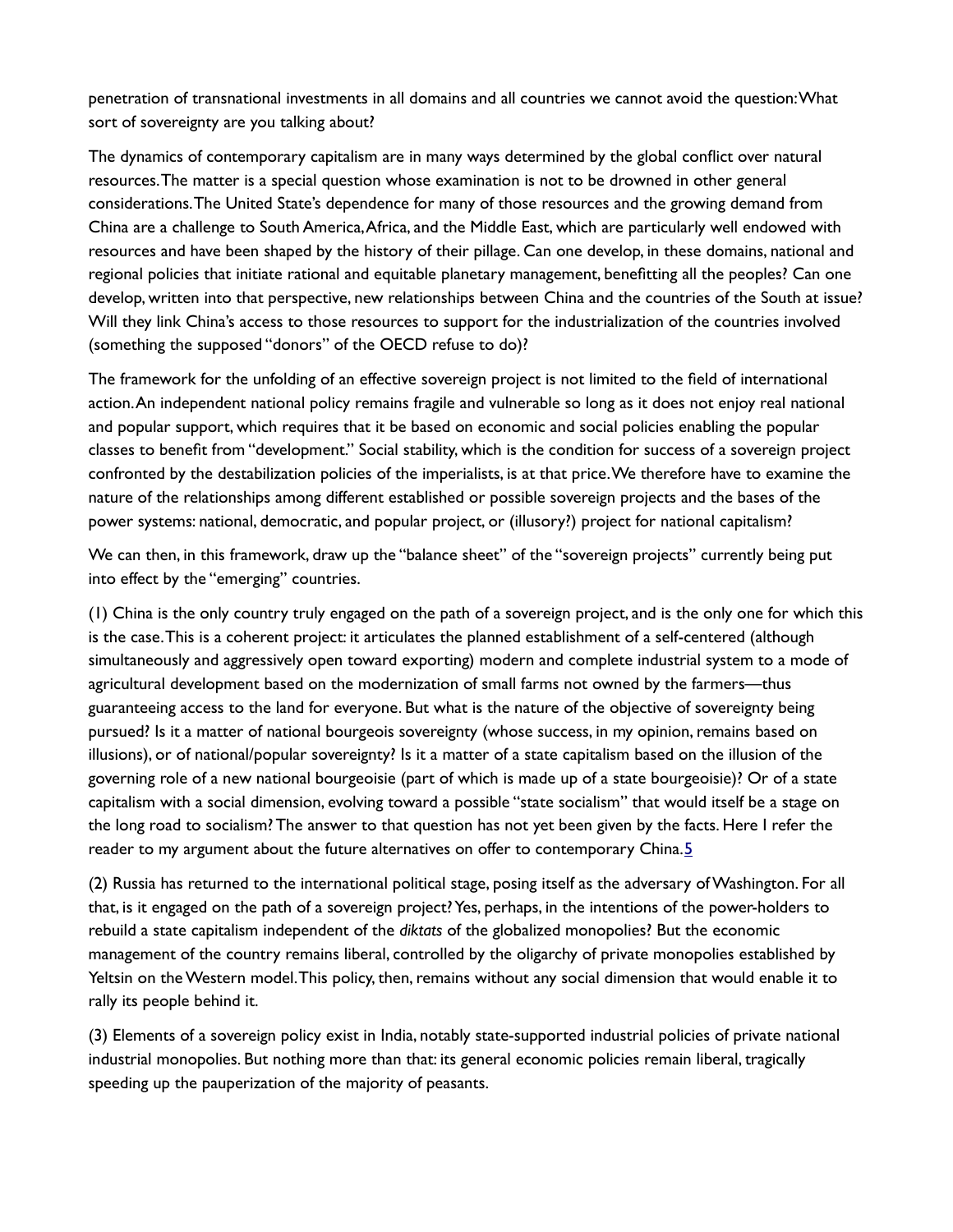(4) In the same fashion elements of a sovereign policy exist in Brazil, carried out by big private Brazilian fnancial and industrial capital and big capitalist agricultural estates. But here as in India the general economic policies remain liberal, bringing no solution to the problems of poverty in a country that has become 90 percent urbanized—except that poverty has been lessened through redistributive public welfare measures. In Brazil, as in India, the power-holders' reluctance to go further favors the ambiguous behavior of big capital, tempted to seek compromises with international capital. The fabulous natural riches of Brazil, and their exploitation under deplorable conditions (destruction of the Amazonian rainforest), further strengthen their efforts to insert the country in the established globalization system.

(5) There exists no sovereign project in South Africa, whose system remains under Anglo-American imperial control. What then are the conditions for emergence of a sovereign project in that country? What new relationships with Africa would be implied by such emergence?

(6) Can non-continent-size countries develop sovereign projects? Within what limits? What forms of regional association might facilitate their advancement?

## *Where to start?*

With regard to the sovereign projects which the movement toward socialism ought to promote, I propose to start by identifying the priorities of action on the economic level and on the political level.

## *In regard to the economic level:*

I suggest identifying the initial priorities with an exit from fnancial globalization. But take note: this involves only the fnancial aspect of globalization, not globalization in all its dimensions, notably the commercial ones.

We start from the hypothesis that we are dealing with the weak link of the established globalized neoliberal system. With this in mind we will examine:

- the question of the dollar as universal money, of its future, taking into account the United States' increasing foreign indebtedness;
- questions in relation to the prospective adoption of the principle of "total convertibility" of the yuan, the ruble, and the rupee; $6$
- the question of "exit from convertibility" of certain emerging-country currencies (Brazil, South Africa);
- the measures that might be taken in regard to management of their national currencies by the fragile countries (especially the African ones).

Some initiatives, whose scope, however, remains modest, have been taken towards a deconstruction of the integrated globalized fnancial system. We here mention the establishment of the Shanghai Conference, the agreements between China and ASEAN, ALBA, the Bank of the South, the "Sucre" project, and the BRICS Bank.

## *In regard to the political level:*

I will suggest prioritizing the implementation of strategies capable of holding in check the geopolitics and geostrategics developed by the United States and its subaltern allies within the triad.

Our starting point is the following: the capitalist monopolies of the historic imperialist (United States, Europe, Japan) powers' pursuit of worldwide dominion is threatened by growing conficts between: (1) on the one hand the goals of the triad (to maintain its dominion); and (2) on the other the aspirations of the emerging countries and those of the peoples victimized by and in revolt against "neoliberalism." In these conditions the United States and its subaltern allies (linked together in "the triad's collective imperialism") have chosen to add to their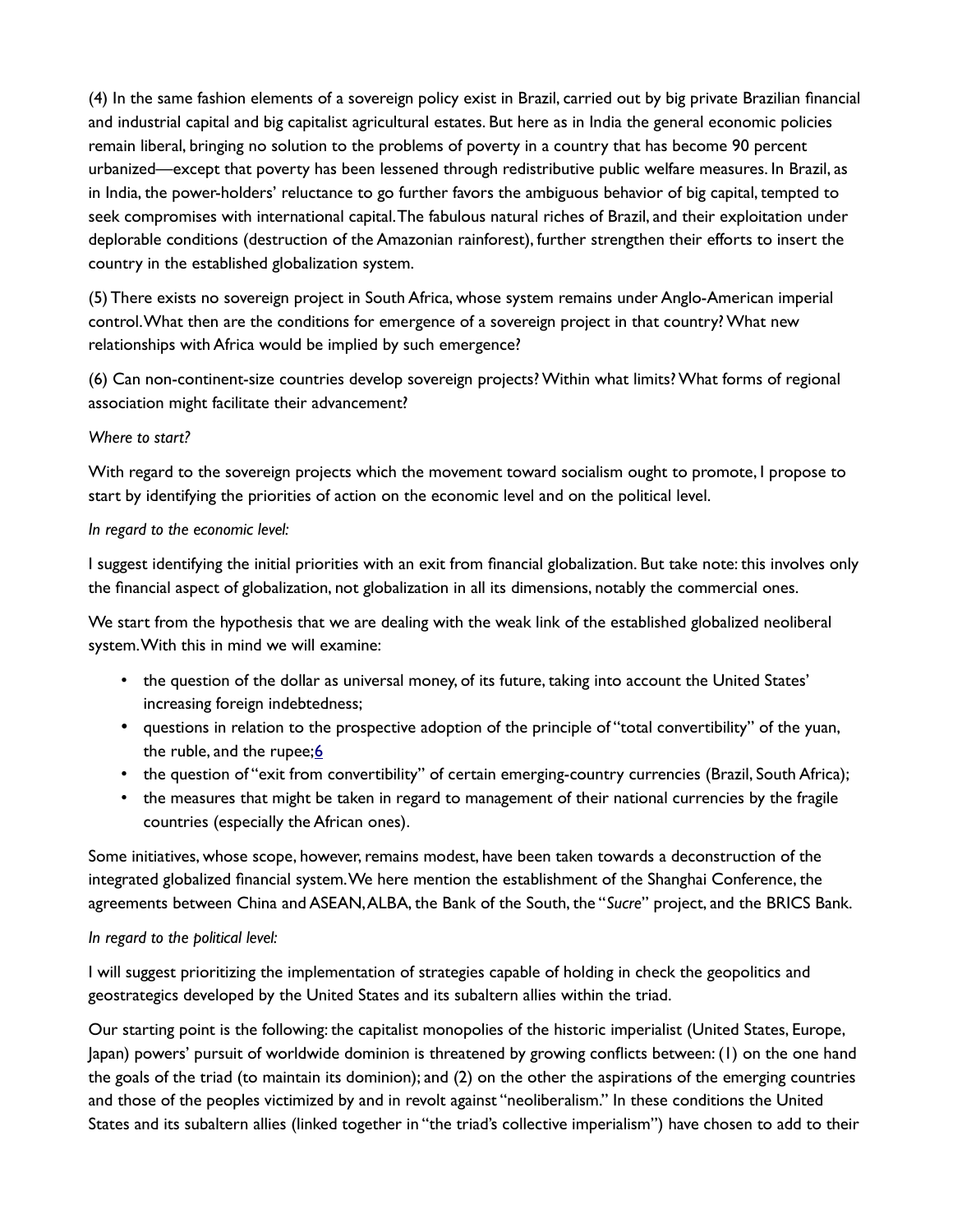risks by taking recourse to violence and military interventions. Testifying to this are: (a) the deployment and reinforcement of U.S. military bases (Africom and others); (b) military interventions in the Middle East (Iraq, Syria, tomorrow Iran?); and (c) measures taken by the triad to encircle China militarily, including Japanese provocations, and manipulations involving China/India and China/Southeast Asia conficts.

But it appears that, while the violence of imperialist powers' interventions remains in fact on the agenda, these powers fnd it ever harder to respond to the requirements for the coherent strategy that is the condition for possible success. Is the United States at bay? Is its decline a passing one, or is it defnitive? Washington's responses, though made in a day-to-day fashion, remain no less dangerously criminal.

In confrontation with these major challenges, what strategies of international political (or even military) alliance might force a withdrawal on the U.S. project of military control over the whole planet? The importance of possible advances on this terrain is obvious. It is not by chance that the BRICS, and behind them many countries of the South—some having to various degrees entered on the path of sovereign projects, others still mired in the ruts of lumpen development—still express refusal to support the U.S. military adventures and dare to take initiatives contradicting Washington (like the use of the veto by Russia and China)? It is necessary to go further in these directions, in a broader and more systematic fashion.

## **Footnote**

1. [\\*](https://monthlyreview.org/2014/06/01/popular-movements-toward-socialism/#footnote-829-1-backlink)*Editors' Note*: For references to this see Howard B. Davis, *Nationalism and Socialism* (New York: Monthly Review Press, 1967), 61–63. Davis points out that such comments were confined to Marx and Engels's earlier works, roughly before 1860.

#### **Notes**

- 1. [↩](https://monthlyreview.org/2014/06/01/popular-movements-toward-socialism/#fn1) Teodor Shanin, ed.,*Late Marx and the Russian Road* (New York: Monthly Review Press, 1983), 97–126.
- 2. [↩](https://monthlyreview.org/2014/06/01/popular-movements-toward-socialism/#fn2) Samir Amin,*Three Essays on Marx's Value Theory* (New York: Monthly Review Press, 2013), 67–76.
- 3. [↩](https://monthlyreview.org/2014/06/01/popular-movements-toward-socialism/#fn3) See in particular my discussion of this in*The Implosion of Contemporary Capitalism* (New York: Monthly Review Press, 2013).
- 4.  $\leftrightarrow$  Ibid, 133–47.
- 5. [↩](https://monthlyreview.org/2014/06/01/popular-movements-toward-socialism/#fn5) See Samir Amin, ["China 2013,](https://monthlyreview.org/2013/03/01/china-2013/)"*Monthly Review* 64, no. 10 (March 2013): 14–33.
- 6. [↩](https://monthlyreview.org/2014/06/01/popular-movements-toward-socialism/#fn6) Samir Amin, ["The Chinese Yuan and HSBC Bank,](http://www.pambazuka.net/en/category.php/features/88632)"*Pambazuka* no. 643, August 13, 2013, http://pambazuka.org/.

#### **References**

The paper deals strictly with the issue as indicated in the title. Yet it hints to concepts that I introduced in my recent writings: generalized monopoly capitalism, generalized and segmented proletarization, implosion of the system, the historical trajectory of capitalism, the long systemic crisis of declining capitalism, emergent nations, lumpen development, revolutionary advances and retreats in a number of African, Asian, and Arab countries, green capitalism and green socialism, a critique of international aid. The reader will fnd developments on these issues in the following bibliography:

#### **Books**

1. *[The Liberal Virus](https://monthlyreview.org/product/liberal_virus/)* (New York: Monthly Review Press, 2003)